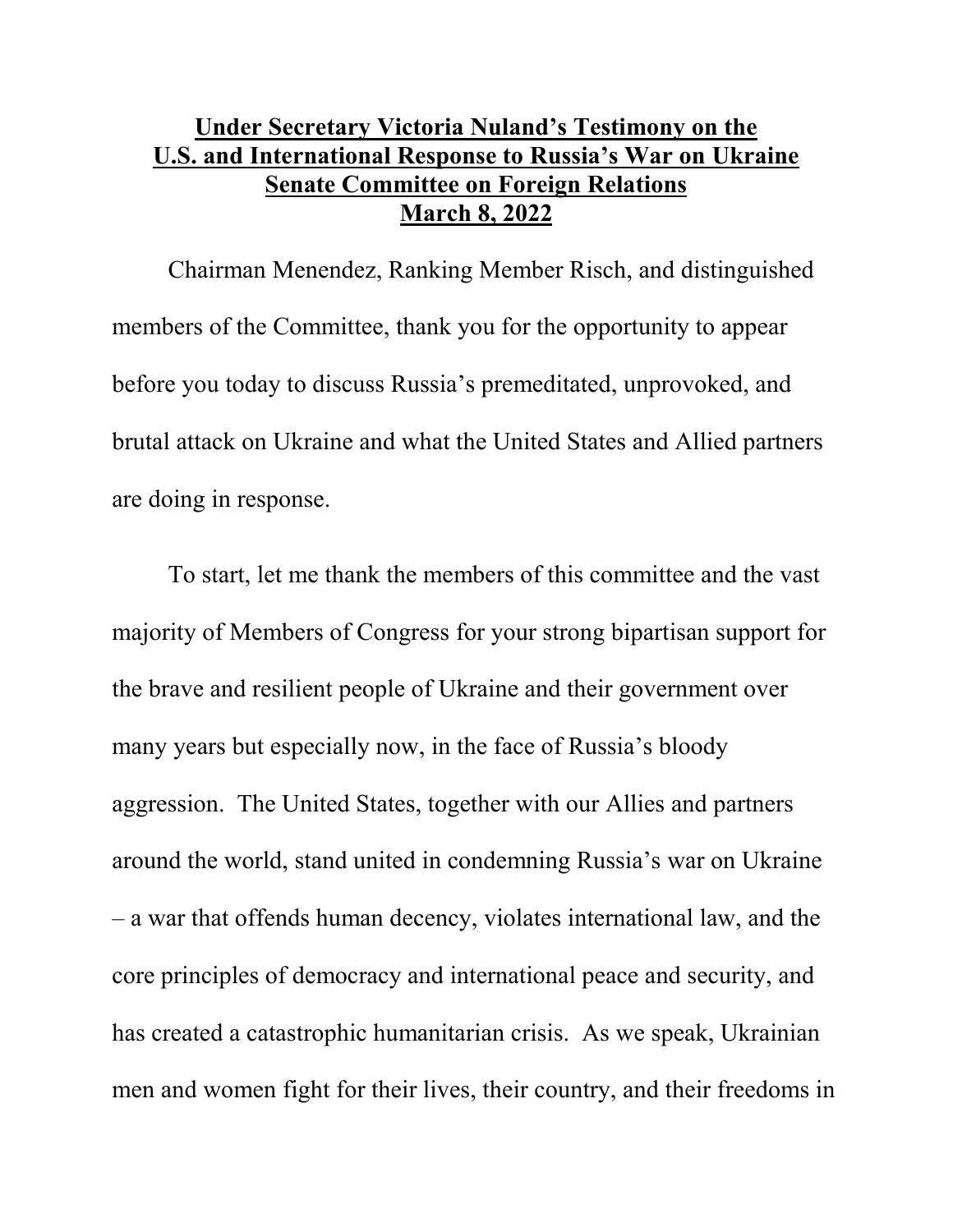the face of Russian President Putin's imperial ambitions. We honor their sacrifice and bravery. Slava Ukrayini; Heroyam Slava [Honor to Ukraine; to its Heroes, Honor].

Our immediate focus has been to provide Ukraine the help it needs to defend its sovereignty, protect its democratic government, and support Ukrainians seeking aid and refuge.

First, we continue to provide security assistance to Ukraine, including equipment needed to defend against threats from the air, from armored assault, as well as to ensure the people standing up to defend Ukraine have the body armor and medical support they need. On February 25, President Biden and Secretary Blinken authorized the immediate delivery of an additional \$350 million in military support, and two-thirds of that has already gotten into Ukraine. In total, the Administration has provided more than \$1 billion in security assistance in the last year and more than \$3 billion since 2014.

We continue to urge Allies and partners to contribute security assistance to Ukraine as swiftly as possible. With Congress's bipartisan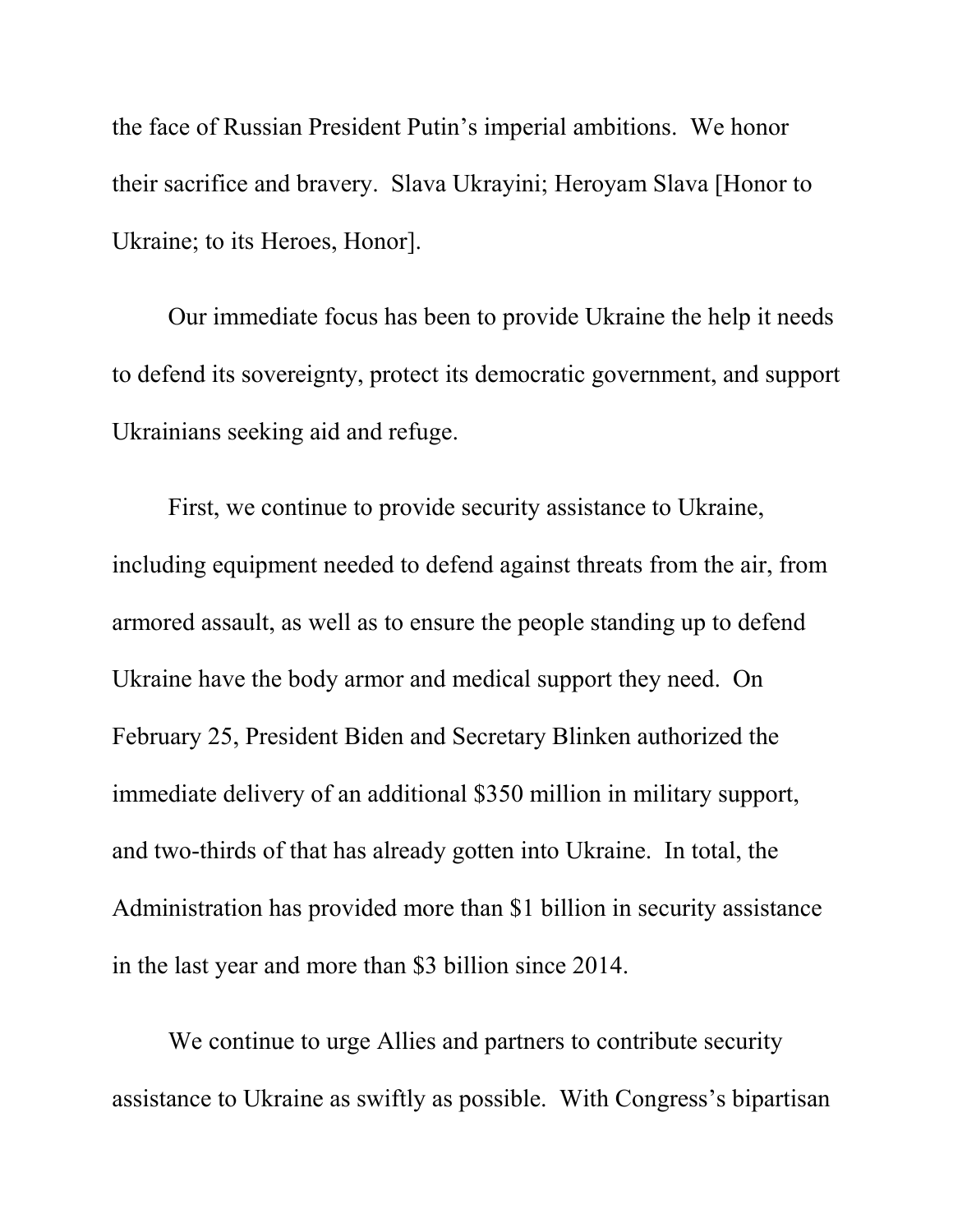support we are facilitating third party transfers of weapons and have seen unprecedented international assistance to Ukraine. Some of our closest allies and partners have made dramatic policy shifts and are providing lethal assistance for the first time.

Second, we are providing urgently needed humanitarian assistance to Ukraine and its neighbors, led by a forward-based team of dedicated humanitarian response experts from USAID and the Department of State. Partnering closely with the Government of Ukraine, as well as UN agencies, humanitarian organizations, and European partners, the U.S. is providing food, medicine, hygiene supplies, health care and protection services, shelter support, and other assistance, including an emergency announcement last week of an additional \$54 million in assistance to those affected by Russia's invasion. As with other forms of assistance, we are encouraged by the contributions of Allies and partners who continue to receive and support all those who are fleeing Ukraine, and who together have pledged nearly \$1.5 billion in support of the UN's humanitarian appeal.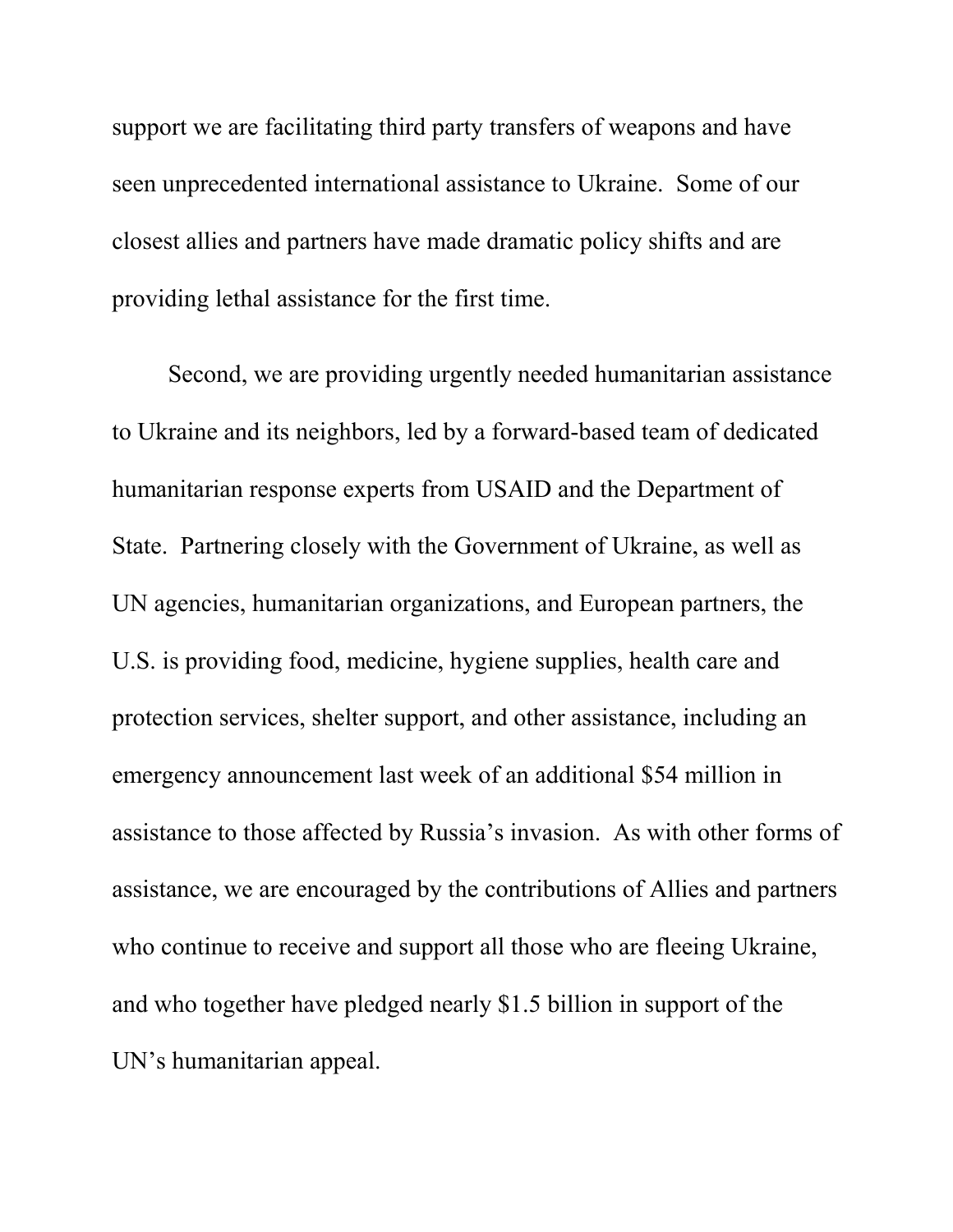Third, we have imposed severe sanctions on Russian financial institutions, oligarchs, and political leaders – including President Putin and his cronies – and levied export controls on key industries and the Russian military. We have taken these actions in close coordination with almost 40 countries – representing over half the world's economy – and they have had immediate impact. We are seeing a continued flight of capital, a tumbling ruble, rising inflation, higher borrowing costs, and evaporating access to global financial markets. Additionally, with Allies and partners, we are launching a joint task force to hunt down and freeze the assets – including mega yachts and mansions – owned by sanctioned Russian companies, oligarchs, and government officials. And we're not done. There is more on the way from the G7 and our EU partners as early as this week if President Putin does not end his vicious war.

We are also coordinating closely with our Allies and partners to limit disruption to global energy supplies and to prevent Russia from weaponizing its global energy exports while also accelerating diversification of energy supplies. And as President Biden promised, we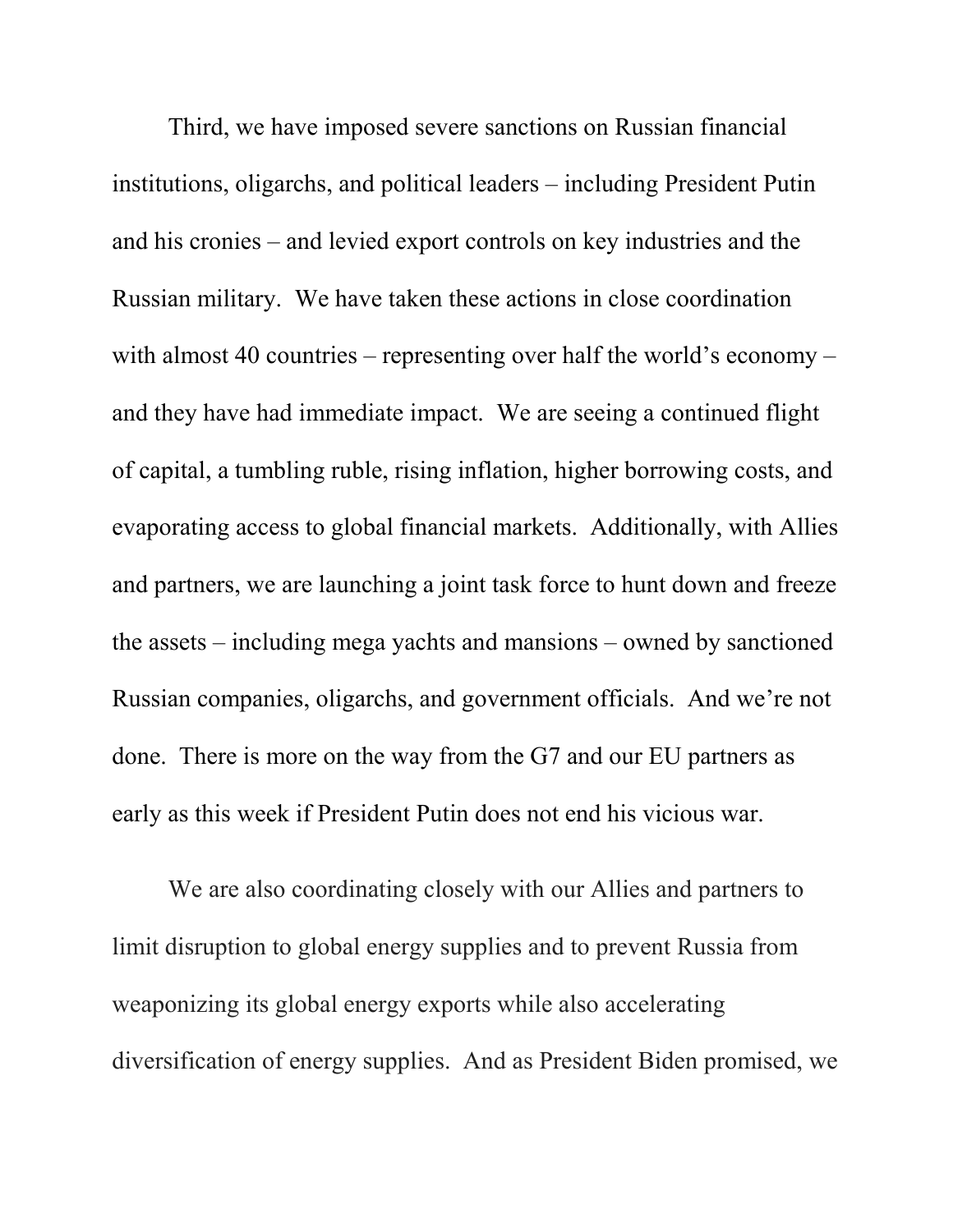sanctioned the parent company of Nord Stream 2, Nord Stream AG and its CEO, and the German government has also cancelled its support for the pipeline, which will not become operational.

We are using all multilateral fora to rally the world in condemning Russia and Belarus. As you know, last week 141 countries voted in favor of the UN General Assembly resolution calling for Russia to end its war and withdraw from Ukraine, a historic outpouring of support for and international solidarity with the Ukrainian people. Days later, the Human Rights Council overwhelmingly passed a resolution establishing a Commission of Inquiry to investigate and call out Russia's human rights abuses in Ukraine.

At the Organization for Security and Co-operation (OSCE), we are resolved to hold Russia and its forces accountable for any and all human rights abuses, violations of international humanitarian law, and war crimes they commit in Ukraine – including sexual and gender-based violence, as we are seeing reports of this and other potential abuses.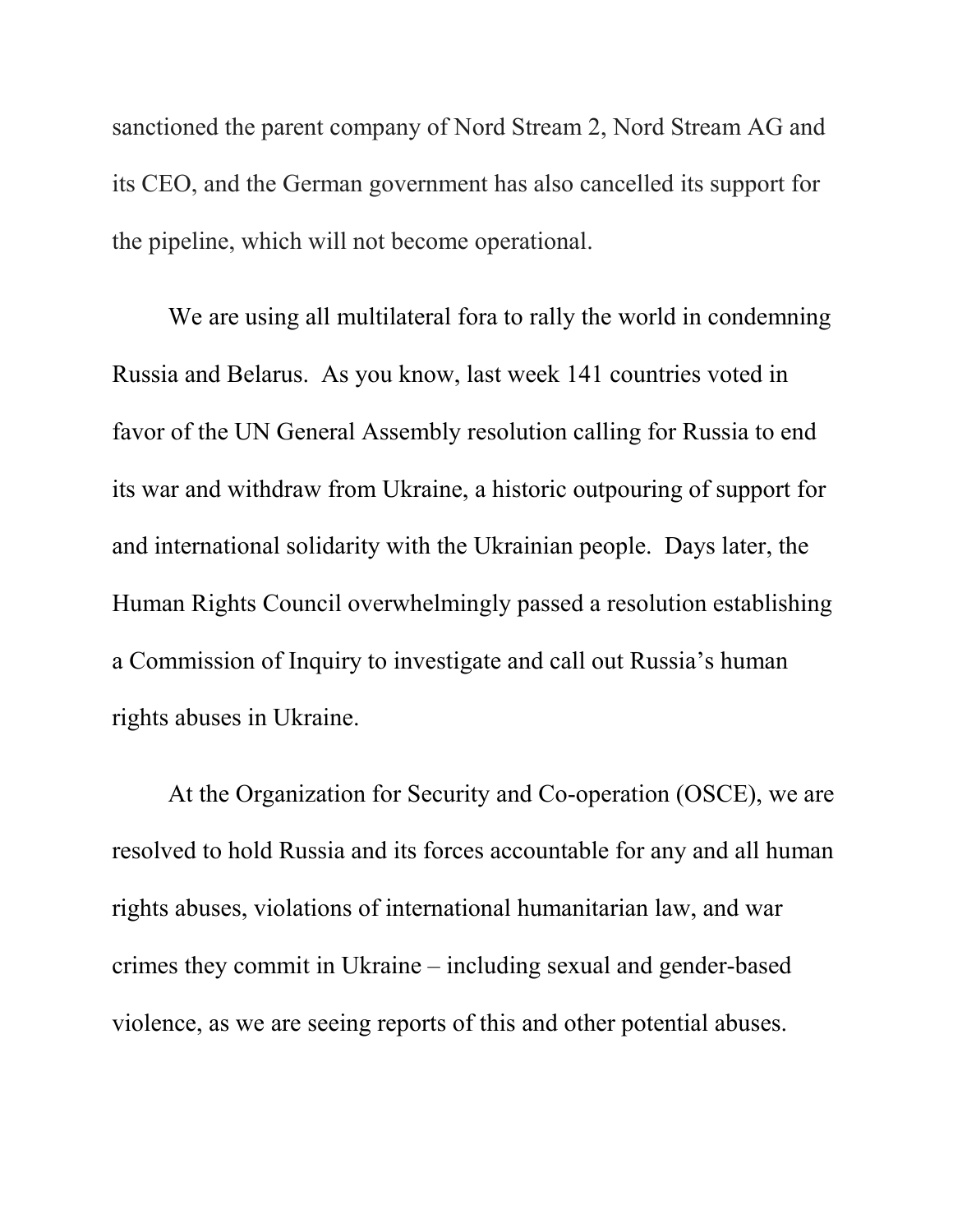And in close cooperation with NATO Allies, we are adjusting our force posture to strengthen the defense and deterrence of the Alliance's eastern flank. Allies agreed for the first time in history to give Supreme Allied Commander Europe (SACEUR) authority to deploy the NATO Response Force (NRF), including its spearhead component, the Very High Readiness Joint Task Force (VJTF).

In recent weeks, we have significantly increased U.S. military personnel positioned in Europe and its waters, which now total approximately 100,000. We have more than doubled our forces in Poland and sent thousands of troops to the Baltics, Romania, and elsewhere on NATO's eastern flank – along with advanced combat aviation. Several Allies including France, Germany, and the UK, have also bolstered their troop presence. The message to Russia is clear: NATO is united, and our commitment to Article 5 is ironclad.

President Putin has not only attacked Ukraine, he has trashed the UN principle of the self-determination of states and questioned Ukraine's right to exist. He is testing the foundations of international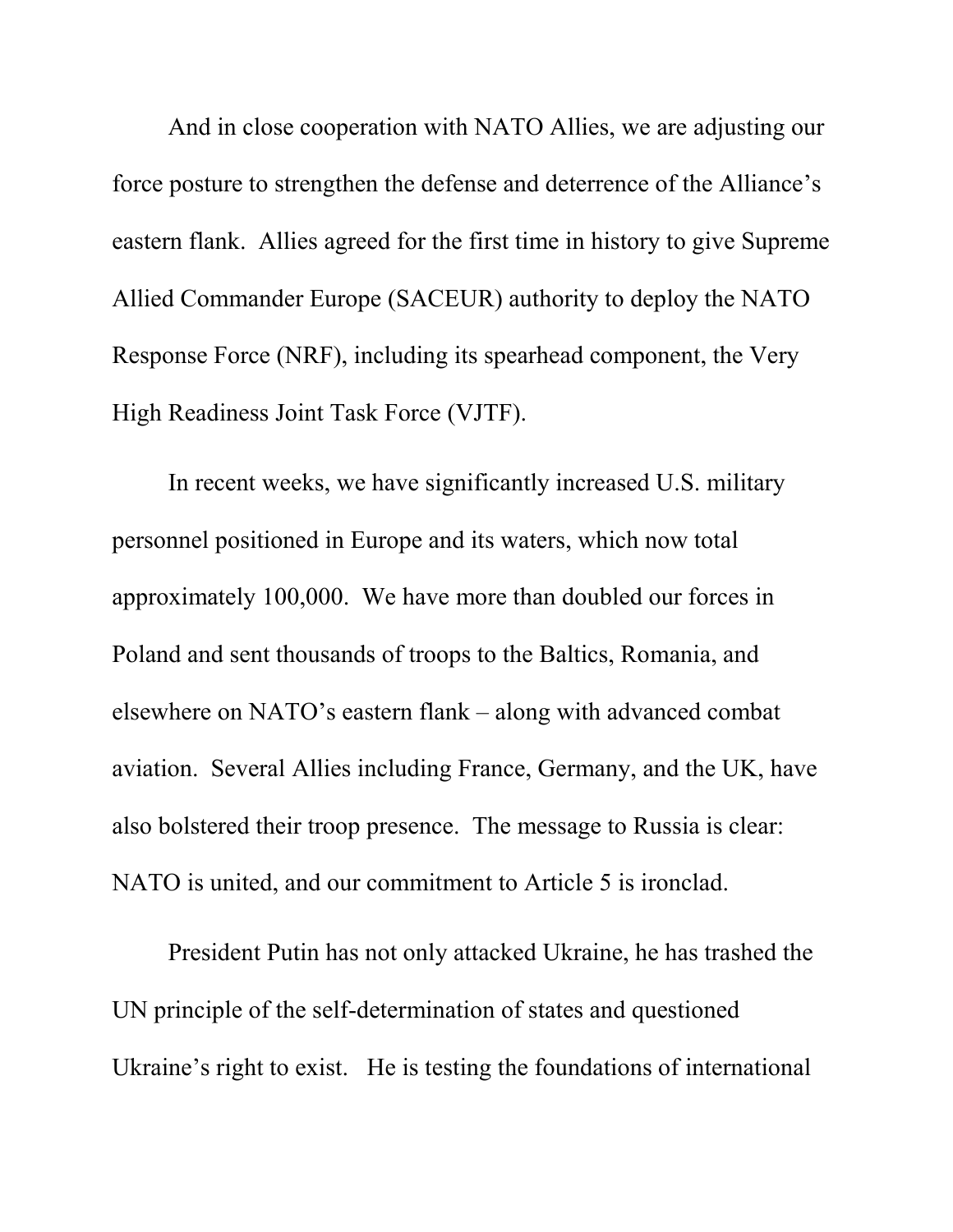law and he is testing all of us. He is testing the resolve of NATO, the EU, the G7, and democracies around the world. As President Biden said, we are in a battle between democracy and autocracy, and free people, free nations, a free Ukraine must prevail.

As Putin tries to reduce Ukraine to rubble, he is also turning Russia into a prison. Credit cards and ATMs have stopped working; capital controls are biting deeply; imported food, technology, and other goods are drying up; international travel is getting difficult and expensive; the last of a free press plus Twitter, Facebook, and other social media outlets are strangled, all while the government hemorrhages state funds on the war effort and to prop up the ruble. And last week President Putin criminalized anti-war protests and all sympathy with Ukraine – so called "consultancy" with Kyiv can result in 20 years in a penal colony. Thirty years of progress in Russia has been wiped out in 10 days.

This is a war launched by one man for his own twisted reasons. It is a war built on the lies he has told the world, his own people, and his military. And now it is a war built on the suffering and grief of so many